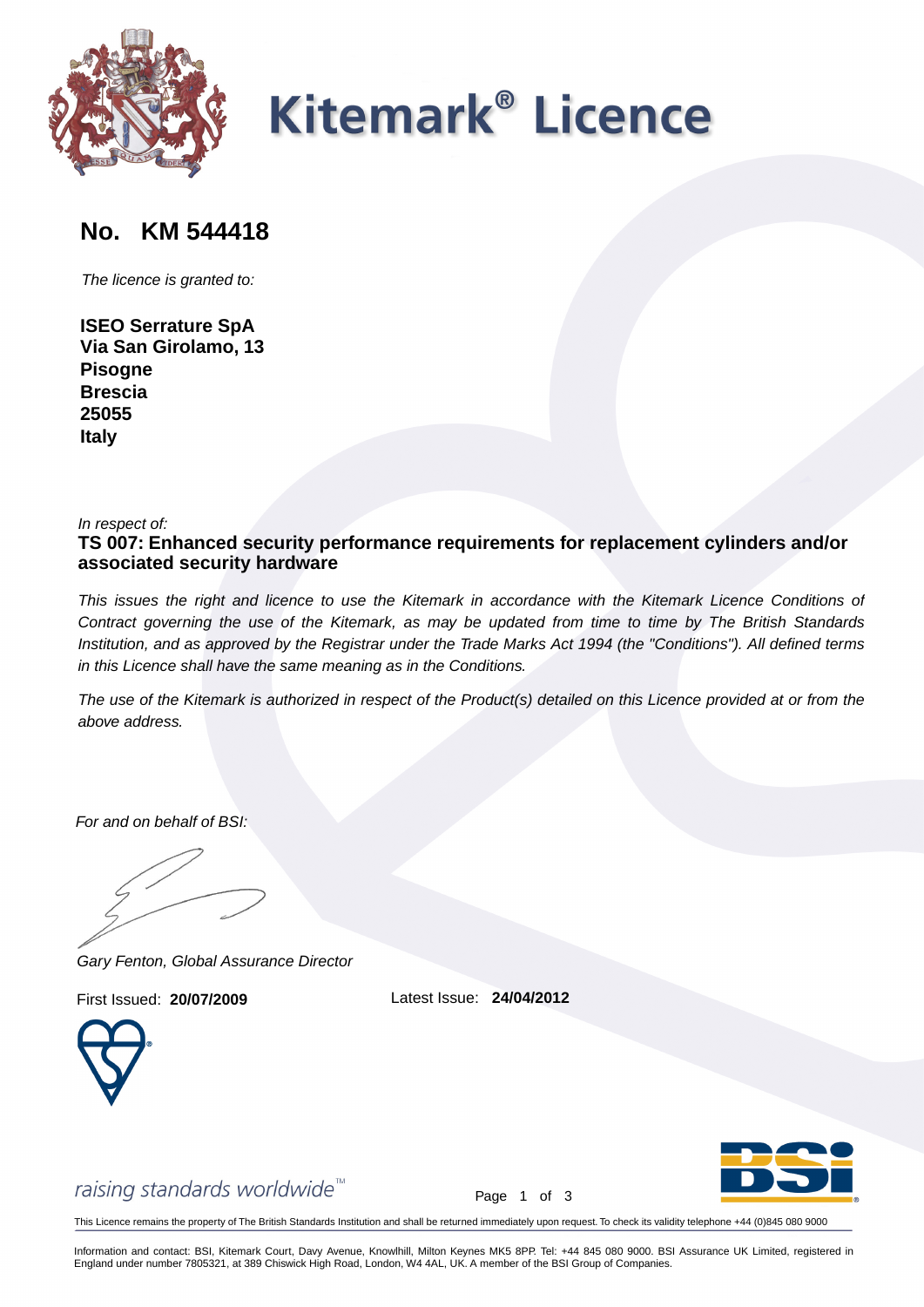

# **Kitemark<sup>®</sup> Licence**

### **No. KM 544418**

**TS 007: 2012 Enhanced security performance requirements for replacement cylinders and/or associated security hardware**

**This Licence covers the following products: One Star Rated Cylinders**

| Table 1: Product identification table of Products Covered by Licence<br>(to be read in conjunction with table 2 and 3)                       |                                                                                                                                                                                                      |                             |                                          |                             |  |
|----------------------------------------------------------------------------------------------------------------------------------------------|------------------------------------------------------------------------------------------------------------------------------------------------------------------------------------------------------|-----------------------------|------------------------------------------|-----------------------------|--|
| <b>Product identification</b>                                                                                                                | <b>Product Description</b>                                                                                                                                                                           | 1 Star<br>rated<br>cylinder | 2 Star<br>rated<br>security<br>furniture | 3 Star<br>rated<br>cylinder |  |
| Product Group 1                                                                                                                              | F6 Extra (KD and MK version -<br>please refer to additional<br>information below)                                                                                                                    | Yes                         | n/a                                      | n/a                         |  |
| Product Group 2                                                                                                                              | R7, R50, R11 and CSR90 (KD<br>and MK version - please refer<br>to additional information below)                                                                                                      | Yes                         | n/a                                      | n/a                         |  |
| Product Group 3                                                                                                                              | CSR R9, CSR R9 Plus (KD and<br>MK version - please refer to<br>additional information below)                                                                                                         | Yes                         | n/a                                      | n/a                         |  |
| Table 2: Classification Table of Products Covered by Licence<br>In accordance with BS EN 1303 (to be read in conjunction with table 1 and 3) |                                                                                                                                                                                                      |                             |                                          |                             |  |
| <b>Classification</b>                                                                                                                        | <b>Product Groups 1 and 3</b>                                                                                                                                                                        | <b>Product Group 2</b>      |                                          |                             |  |
| Category of use                                                                                                                              | 1                                                                                                                                                                                                    | 1                           |                                          |                             |  |
| Durability                                                                                                                                   | 6                                                                                                                                                                                                    | 6                           |                                          |                             |  |
| Door mass                                                                                                                                    | 0                                                                                                                                                                                                    | $\mathbf 0$                 |                                          |                             |  |
| Fire resistance                                                                                                                              | $\overline{0}$                                                                                                                                                                                       | $\mathbf 0$                 |                                          |                             |  |
| Safety                                                                                                                                       | 0                                                                                                                                                                                                    | $\mathbf 0$                 |                                          |                             |  |
| Corrosion resistance and<br>temperature                                                                                                      | C                                                                                                                                                                                                    | $\mathsf{C}$                |                                          |                             |  |
| Key related security                                                                                                                         | 5                                                                                                                                                                                                    | 6                           |                                          |                             |  |
| Attack resistance                                                                                                                            | Note 1 applies                                                                                                                                                                                       | Note 1 applies              |                                          |                             |  |
| Note $1$ :                                                                                                                                   | Only resistance to drilling in accordance with BS EN 1303:2005 4.9.1 and torque resistance of<br>plug/cylinder in accordance with BS EN 1303:2005 4.9.5 are required for one star rated<br>cylinders |                             |                                          |                             |  |

### First Issued: **20/07/2009** Latest Issue: **24/04/2012**

Page 2 of 3



raising standards worldwide<sup>™</sup>

This Licence remains the property of The British Standards Institution and shall be returned immediately upon request. To check its validity telephone +44 (0)845 080 9000

Information and contact: BSI, Kitemark Court, Davy Avenue, Knowlhill, Milton Keynes MK5 8PP. Tel: +44 845 080 9000. BSI Assurance UK Limited, registered in England under number 7805321, at 389 Chiswick High Road, London, W4 4AL, UK. A member of the BSI Group of Companies.